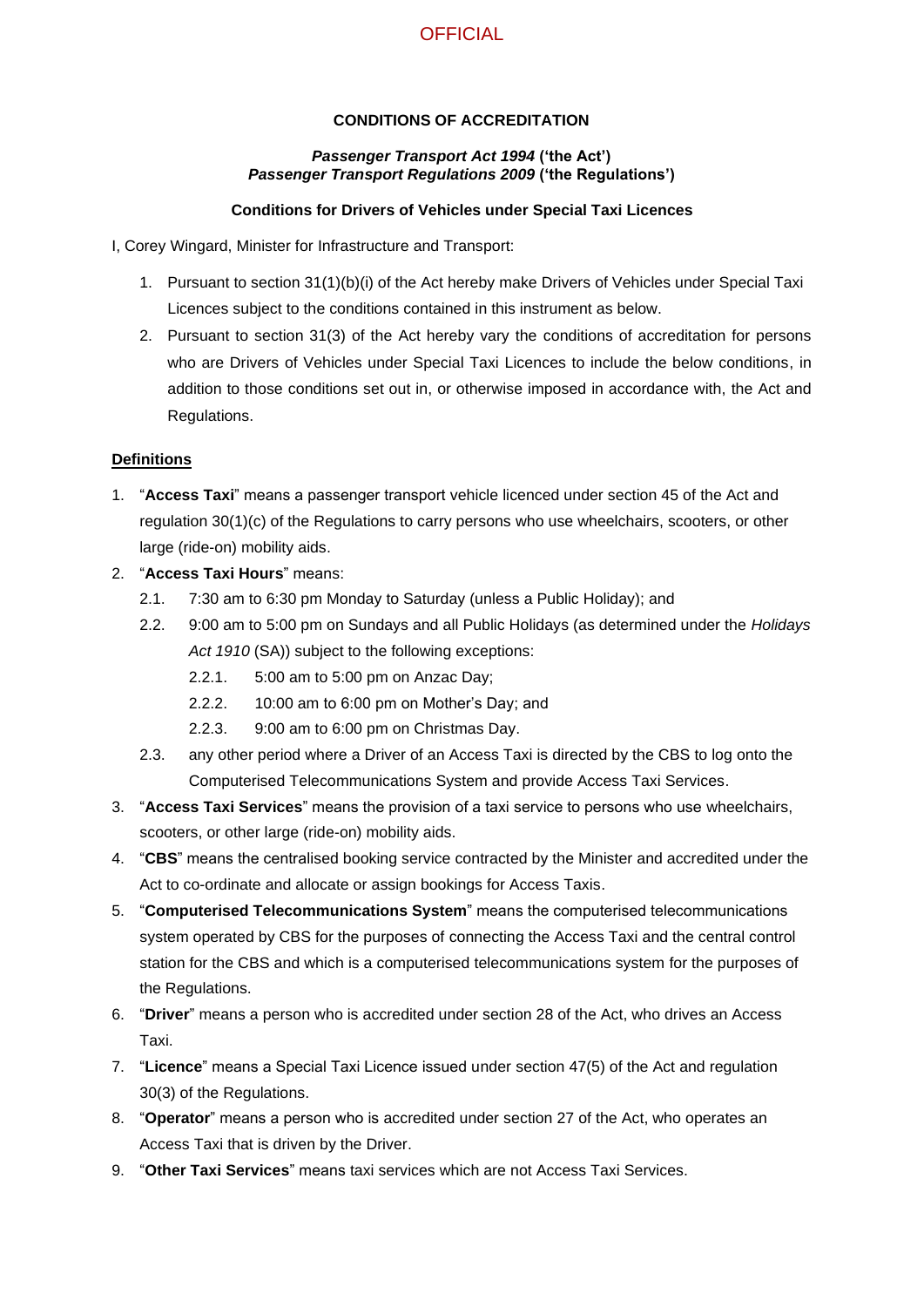## **OFFICIAL**

- 10. "**Out of Zone**" means Taxi Services which commence and conclude outside of Metropolitan Adelaide (Area A).
- 11. "**Taxi Services**" means Access Taxi Services and Other Taxi Services.
- 12. Unless otherwise specified in these Conditions, a term defined in the Act or Regulations will have the same meaning in these Conditions.

#### **Conditions of Accreditation**

- 13. The Driver must be signed-in to the Computerised Telecommunications System at all times while the Driver is driving an Access Taxi.
- <span id="page-1-0"></span>14. At any time that the Driver is driving an Access Taxi, the Driver must accept and perform any booking for Access Taxi Services allocated or assigned by the CBS regardless of location, trip distance, voucher status or any other factor unless:
	- 14.1. the Driver is already providing Access Taxi Services or Other Taxi Services which have been approved by CBS (including any booking pre-approved by CBS), at the time that the allocated or assigned booking is scheduled to take place; or
	- 14.2. at the time of the allocation or assignment the Driver is unable (as determined by the CBS in its sole discretion having regard to the current location of the driver, the time since the Driver's last break, the passenger booking time and traffic flows, with reference to mapping services) to travel to and commence the booking for Access Taxi Services at the time requested by the passenger.

For the avoidance of doubt, nothing in this clause [14](#page-1-0) prevents a Driver from undertaking an adhoc request for Access Taxi Services which is to be performed immediately and is properly notified and approved in accordance with clause [16;](#page-1-1)

- 15. During Access Taxi Hours the Driver of an Access Taxi must only provide Access Taxi Services and must not provide Other Taxi Services unless:
	- 15.1. there are no Access Taxi Services allocated or assigned by the CBS to the Driver or otherwise available for the driver to undertake at the time at which Other Taxi Services becomes available;
	- 15.2. undertaking the Other Taxi Services would not prevent the Driver from taking on Access Taxi Services which were known or booked prior to the Driver being requested to take on the Other Taxi Services; and
	- 15.3. the CBS has provided the Driver with express approval to undertake the Other Taxi Services, which approval may be granted in respect of either a particular Other Taxi Services job or a fixed period of time during Core Access Taxi Hours.
- <span id="page-1-1"></span>16. Ensure that the Driver promptly notifies and receives approval from the CBS before accepting and performing any request for Access Taxi Services made other than through the CBS, including prebooked Access Taxi Services or an ad-hoc request for Access Taxi Services which is to be performed immediately;
- 17. The Driver must not do anything which would cause the Operator or the holder of a Licence for any Access Taxi driven by the Driver to be in breach of their conditions of Accreditation or Licence conditions.